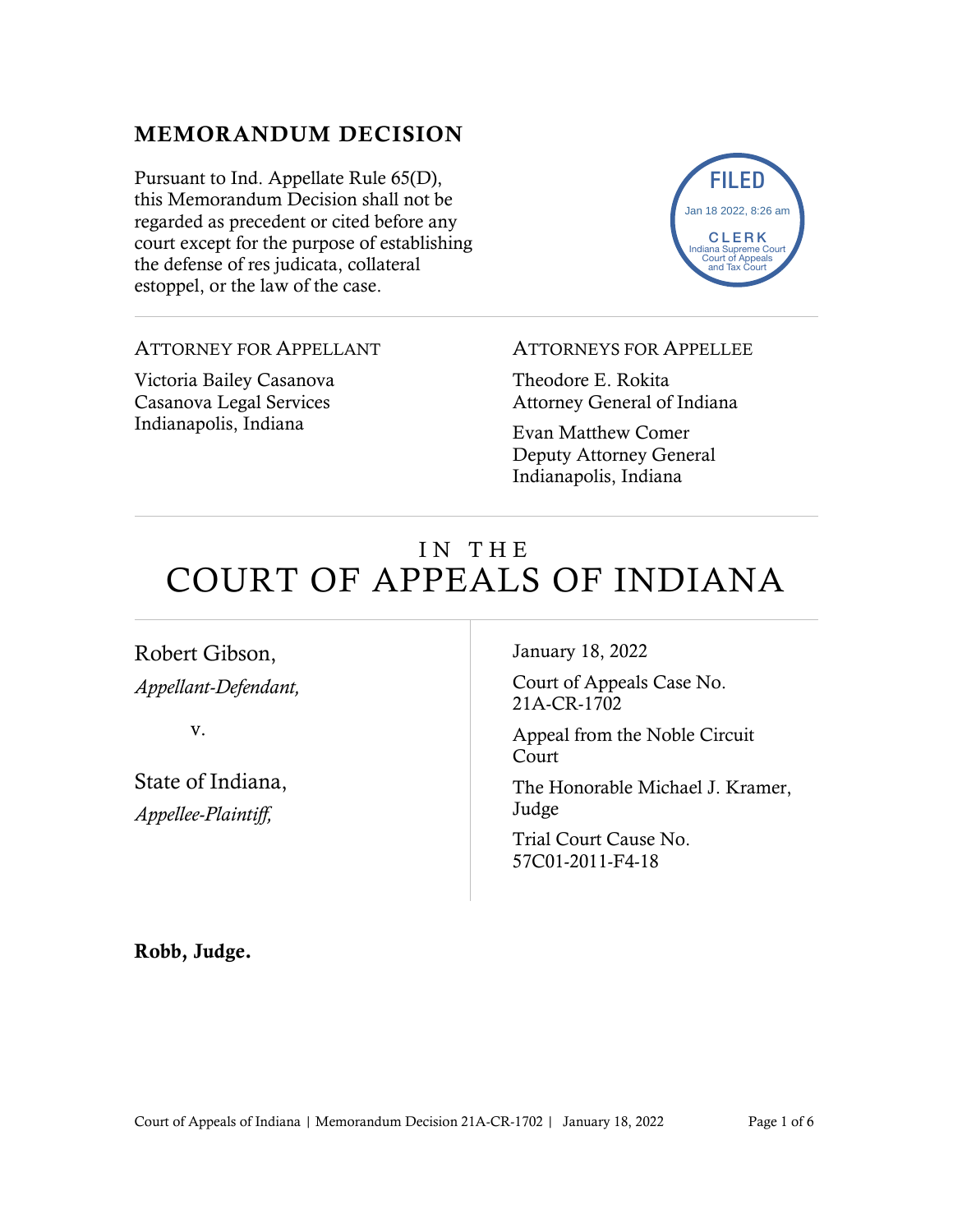## Case Summary and Issue

- [1] Robert Gibson pleaded guilty to two counts of sexual misconduct with a minor as Level 4 felonies and to being a repeat sex offender. The trial court sentenced Gibson to twelve years with ten years to be served in the Indiana Department of Correction ("DOC") and two years suspended to probation. As a condition of his probation, the trial court ordered Gibson to pay restitution in an amount determined by the Noble County Probation Department.
- [2] Gibson now appeals, raising one issue for our review which we restate as whether the trial court committed fundamental error by delegating its authority to impose restitution to the probation department. Concluding the trial court did not err because it maintained its discretionary authority over the amount and manner of performance of Gibson's restitution, we affirm.

## Facts and Procedural History

[3] On November 6, 2020, the State charged Gibson with two counts of sexual misconduct with a minor, both Level 4 felonies, and alleged that Gibson was a repeat sex offender. Subsequently, Gibson pleaded guilty to both charges and the repeat sex offender enhancement. Gibson's plea agreement did not have a provision regarding restitution; however, it did provide that "[a]ll terms of sentencing not specified herein are left to the sound discretion of the Court." Appellant's Appendix, Volume II at 58.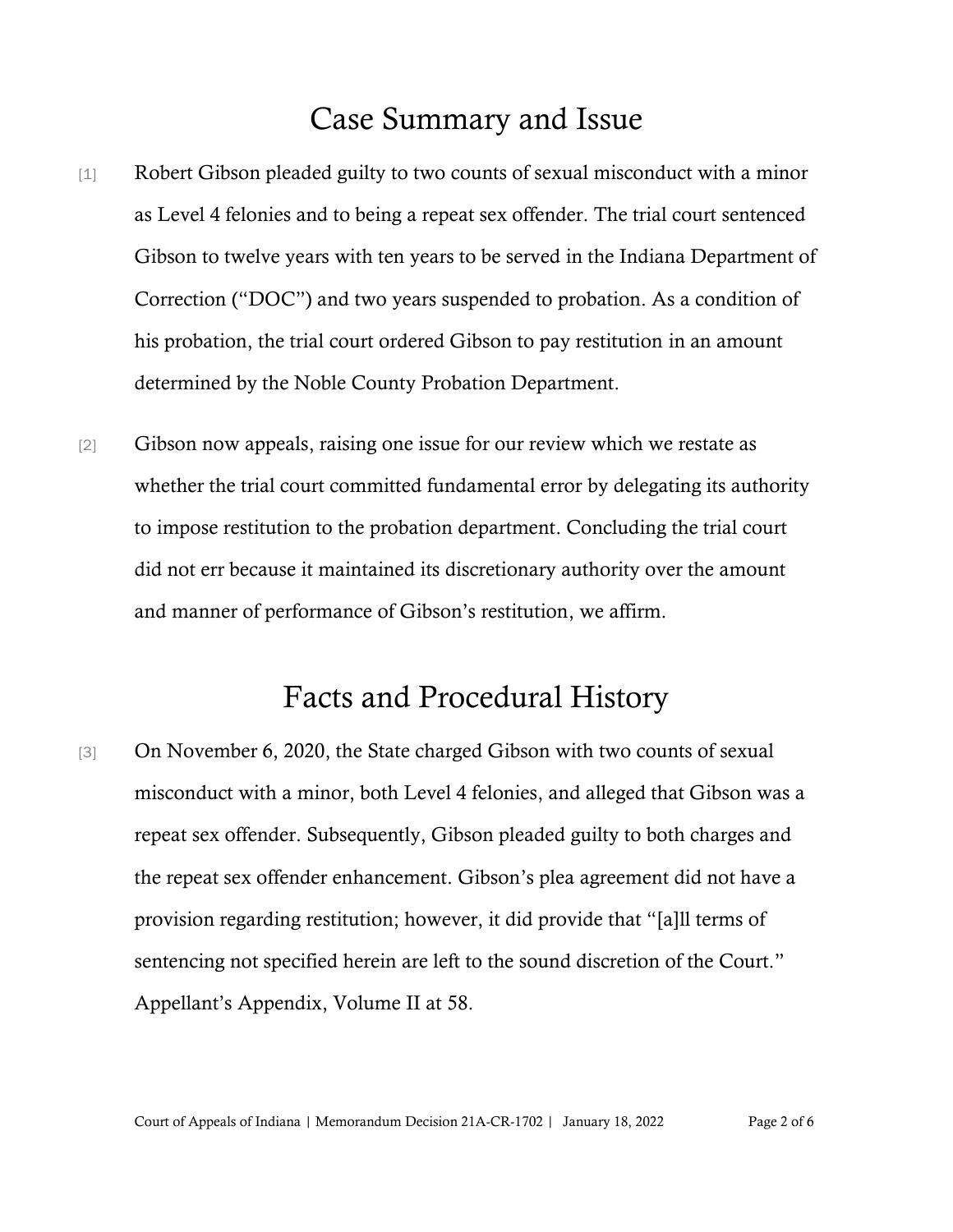[4] The trial court accepted Gibson's plea agreement and sentenced him to twelve years with ten years to be served in the DOC and two years suspended to probation. At Gibson's plea and sentencing hearing, the trial court ordered Gibson to "pay restitution for any expenses the victim has had for counseling." Transcript, Volume 2 at 27. In its written order, the trial court stated:

> The Court further finds the Defendant shall pay restitution to the victim in this cause in an amount as determined by the Noble County Probation Department. The Noble County Probation Department is directed to advise the Court of the amount of restitution and a judgment shall be entered against the Defendant accordingly.

Appealed Order at 2. Gibson's probation order also states that he "shall pay restitution as ordered by the court[.]" Appellant's App., Vol. II at 65. Gibson now appeals.

## Discussion and Decision

#### I. Standard of Review

[5] Generally, we review an order of restitution for an abuse of discretion. *[Roach](https://1.next.westlaw.com/Link/Document/FullText?findType=Y&serNum=1998130183&pubNum=578&originatingDoc=Idc61146a986911dca1e6fa81e64372bf&refType=RP&fi=co_pp_sp_578_943&originationContext=document&transitionType=DocumentItem&ppcid=95f454512fc54e248ccd5906ff9579fe&contextData=(sc.Search)#co_pp_sp_578_943) v. State,* 695 [N.E.2d](https://1.next.westlaw.com/Link/Document/FullText?findType=Y&serNum=1998130183&pubNum=578&originatingDoc=Idc61146a986911dca1e6fa81e64372bf&refType=RP&fi=co_pp_sp_578_943&originationContext=document&transitionType=DocumentItem&ppcid=95f454512fc54e248ccd5906ff9579fe&contextData=(sc.Search)#co_pp_sp_578_943) 934, 943 (Ind. 1998). However, Gibson concedes he did not object below to the restitution provision of the sentencing order. When a defendant fails to object to entry of restitution, his claims are waived unless he can make the heightened showing of fundamental error. *See Bennett v. State*, 862 N.E.2d 1281, 1288 (Ind. Ct. App. 2007).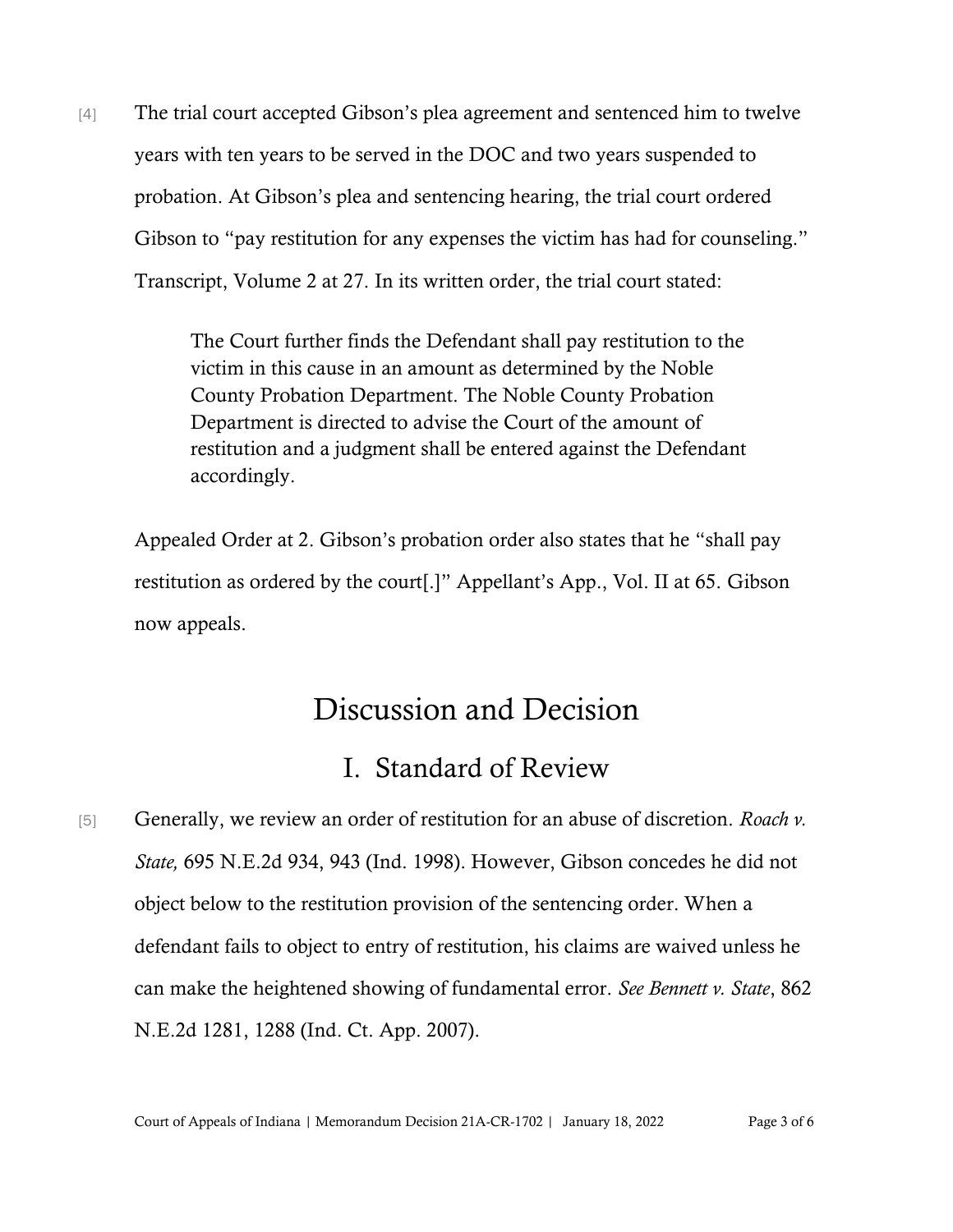[6] Fundamental error is an extremely narrow exception that allows a defendant to avoid waiver of an issue. *Cooper v. State,* 854 [N.E.2d](https://1.next.westlaw.com/Link/Document/FullText?findType=Y&serNum=2010407192&pubNum=578&originatingDoc=If5e3d961677f11dc8200d0063168b01f&refType=RP&fi=co_pp_sp_578_835&originationContext=document&transitionType=DocumentItem&ppcid=25d784d4f93d4b78a96c71c4d88e25f8&contextData=(sc.Search)#co_pp_sp_578_835) 831, 835 (Ind. [2006\).](https://1.next.westlaw.com/Link/Document/FullText?findType=Y&serNum=2010407192&pubNum=578&originatingDoc=If5e3d961677f11dc8200d0063168b01f&refType=RP&fi=co_pp_sp_578_835&originationContext=document&transitionType=DocumentItem&ppcid=25d784d4f93d4b78a96c71c4d88e25f8&contextData=(sc.Search)#co_pp_sp_578_835) It is error that makes "a fair trial impossible or constitute[s] clearly blatant violations of basic and elementary principles of due process . . . present[ing] an undeniable and substantial potential for harm." *Id.* (citation omitted).

### II. Restitution

- [7] The trial court has the authority to order a defendant to make restitution to the victim of a crime as part of his sentence or as a condition of probation. Ind. Code § 35-50-5-3(a). Courts use restitution to impress upon the defendant the extent of the loss they have caused and that they are responsible for remedying the loss as fully as possible. *[Kotsopoulos](https://1.next.westlaw.com/Link/Document/FullText?findType=Y&serNum=1995163937&pubNum=578&originatingDoc=Idc61146a986911dca1e6fa81e64372bf&refType=RP&fi=co_pp_sp_578_46&originationContext=document&transitionType=DocumentItem&ppcid=95f454512fc54e248ccd5906ff9579fe&contextData=(sc.Search)#co_pp_sp_578_46) v. State,* 654 N.E.2d 44, 46 (Ind. Ct[.](https://1.next.westlaw.com/Link/Document/FullText?findType=Y&serNum=1995163937&pubNum=578&originatingDoc=Idc61146a986911dca1e6fa81e64372bf&refType=RP&fi=co_pp_sp_578_46&originationContext=document&transitionType=DocumentItem&ppcid=95f454512fc54e248ccd5906ff9579fe&contextData=(sc.Search)#co_pp_sp_578_46) App. [1995\),](https://1.next.westlaw.com/Link/Document/FullText?findType=Y&serNum=1995163937&pubNum=578&originatingDoc=Idc61146a986911dca1e6fa81e64372bf&refType=RP&fi=co_pp_sp_578_46&originationContext=document&transitionType=DocumentItem&ppcid=95f454512fc54e248ccd5906ff9579fe&contextData=(sc.Search)#co_pp_sp_578_46) *trans. denied*.
- [8] Gibson acknowledges this authority. However, Gibson argues that the trial court committed fundamental error when it "delegate[d] to the Noble County Probation Department the authority to determine the restitution amount[.]" Brief of Appellant at 7. Under Indiana Code section 35-38-2-2.3(a)(6):

When restitution or reparation is a condition of probation, *the court* shall fix the amount, which may not exceed an amount the

 $1$  The State argues that Gibson's claim is not ripe for review because no actual restitution amount has been set and therefore, Gibson has suffered no actual harm. *See* Brief of Appellee at 7-8. However, Gibson does not challenge the amount of restitution; rather, his appeal challenges the trial court's delegation of calculating the restitution to the probation department which occurred at the time of the trial court's order. Therefore, we conclude that Gibson's claim is ripe for review.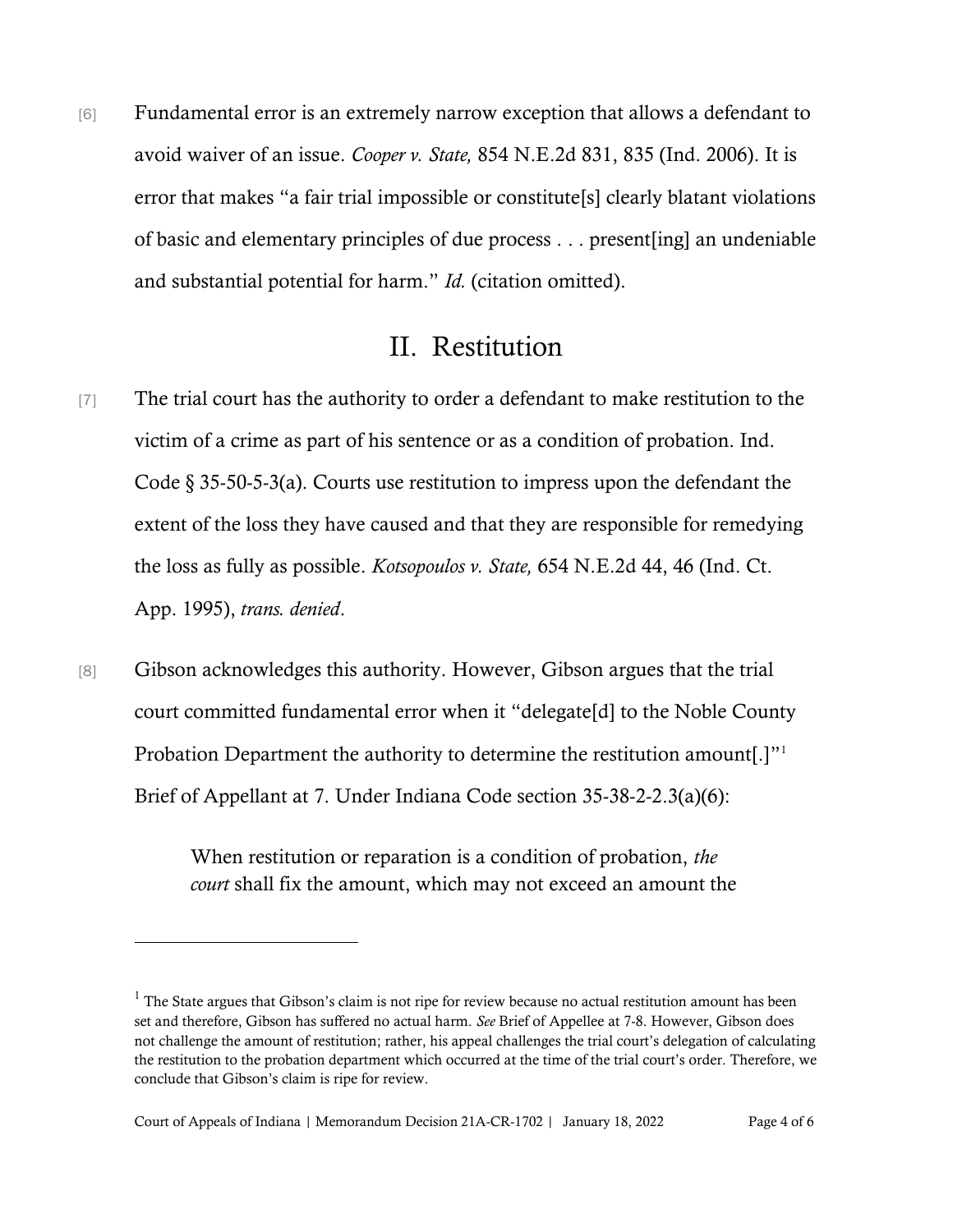person can or will be able to pay, and shall fix the manner of performance.

(Emphasis added.)

- [9] We have stated that "ordering the probation department to fix the amount and manner of payment does not comply with the statute." *McGuire v. State*, 625 N.E.2d 1281, 1282 (Ind. Ct. App. 1993). In *McGuire*, the trial court gave the probation department complete authority to set restitution under a certain dollar amount. *Id*. However, we differentiate this case from *McGuire*.
- [10] Here, although the trial court ordered the probation department to determine the amount of restitution, it "directed [the probation department] *to advise* the Court of the amount of restitution and a judgment shall be entered against the Defendant accordingly." Appealed Order at 2 (emphasis added). The probation department's determination is merely a recommendation for the trial court to consider. Because the trial court needed to review the restitution determination by the probation department and issue a subsequent final judgment, it maintained its discretionary authority over the amount and manner of performance of the restitution in accordance with Indiana Code section 35-38-2-  $2.3(a)(6)$ .

## Conclusion

[11] We conclude that the trial court did not impermissibly delegate its authority to impose restitution to the probation department. Accordingly, we affirm.